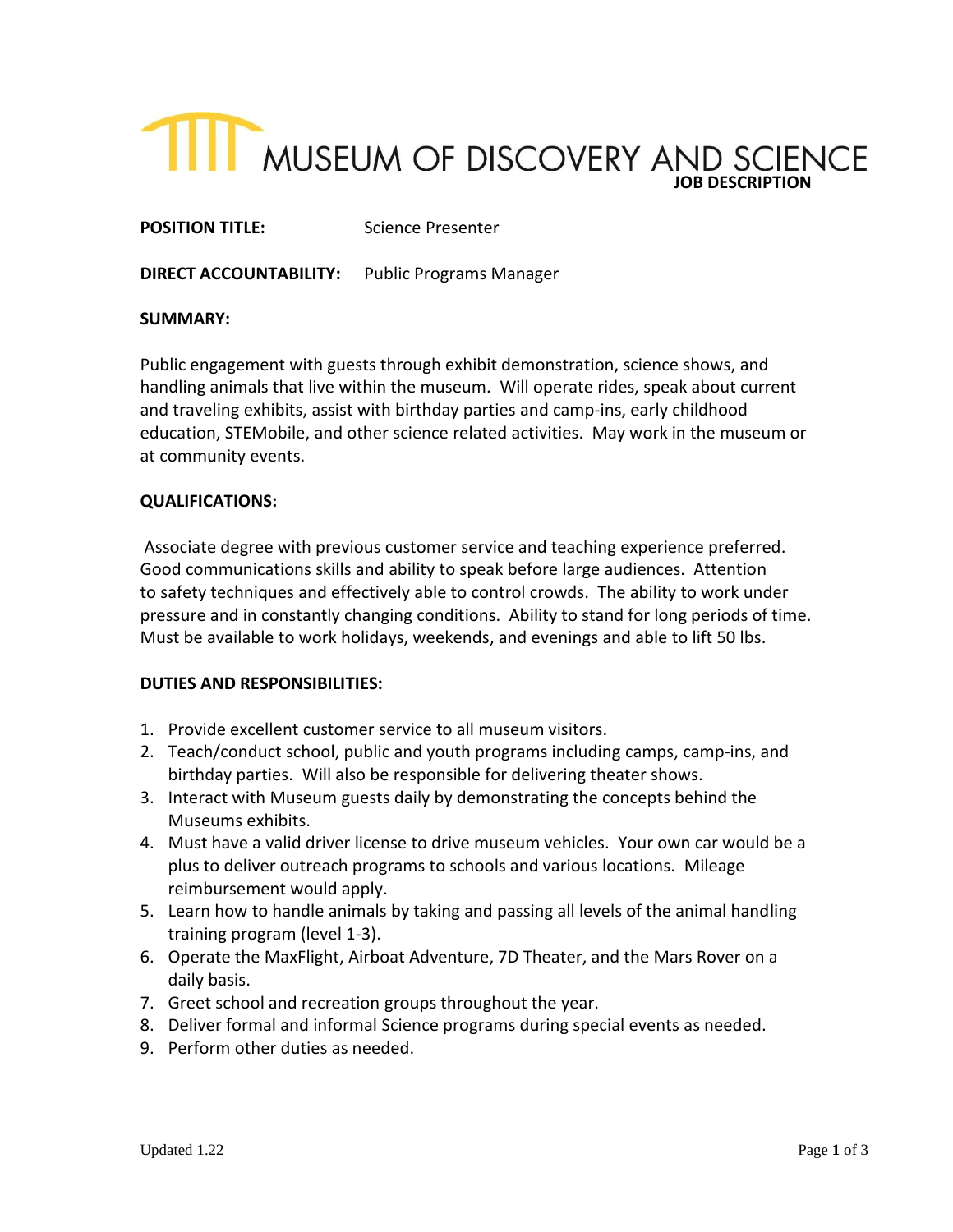## **COMPETENCIES:**

- 1. Written and Verbal Communication Skills.
- 2. Time Management.
- 3. Collaboration Skills.
- 4. Personal Effectiveness/Credibility.
- 5. Flexibility.
- 6. Technical Capacity.
- 7. Stress Management/Composure.

### **SUPERVISORY RESPONSIBILITY:**

This position has no supervisory responsibilities.

#### **WORK ENVIRONMENT:**

This job operates in a fast-paced, non-formal educational museum setting. Must be able to perform the following physical behaviors repetitively throughout a shift: standing, walking, handling, reaching horizontally, grasping firmly, reaching above the shoulder, reaching below the waist, pushing buttons, bending, twisting, stooping, squatting, crouching, kneeling, and pushing. Position may include indoors and outdoors in extreme temperatures. Will need to work with modern technology including walkie talkie radio, computer, microphones, and tablets.

#### **PHYSICAL DEMANDS:**

Must be able to lift 50 lbs and stand for long periods of time.

## **POSITION TYPE AND EXPECTED HOURS OF WORK:**

This is a part-time, non-exempt position, up to 30 hours per week. Days and hours of work are Monday through Saturday, 9:30 a.m. to 5 p.m. and Sunday 11:30 a.m. to 5:00 p.m. May be required to work some evenings and/or weekends.

### **TRAVEL:**

May be required to drive MODS vehicle / own vehicle for outreaches or to pick up supplies.

#### **REQUIRED EDUCATION AND EXPERIENCE:**

1. Must be pursuing high school diploma or GED.